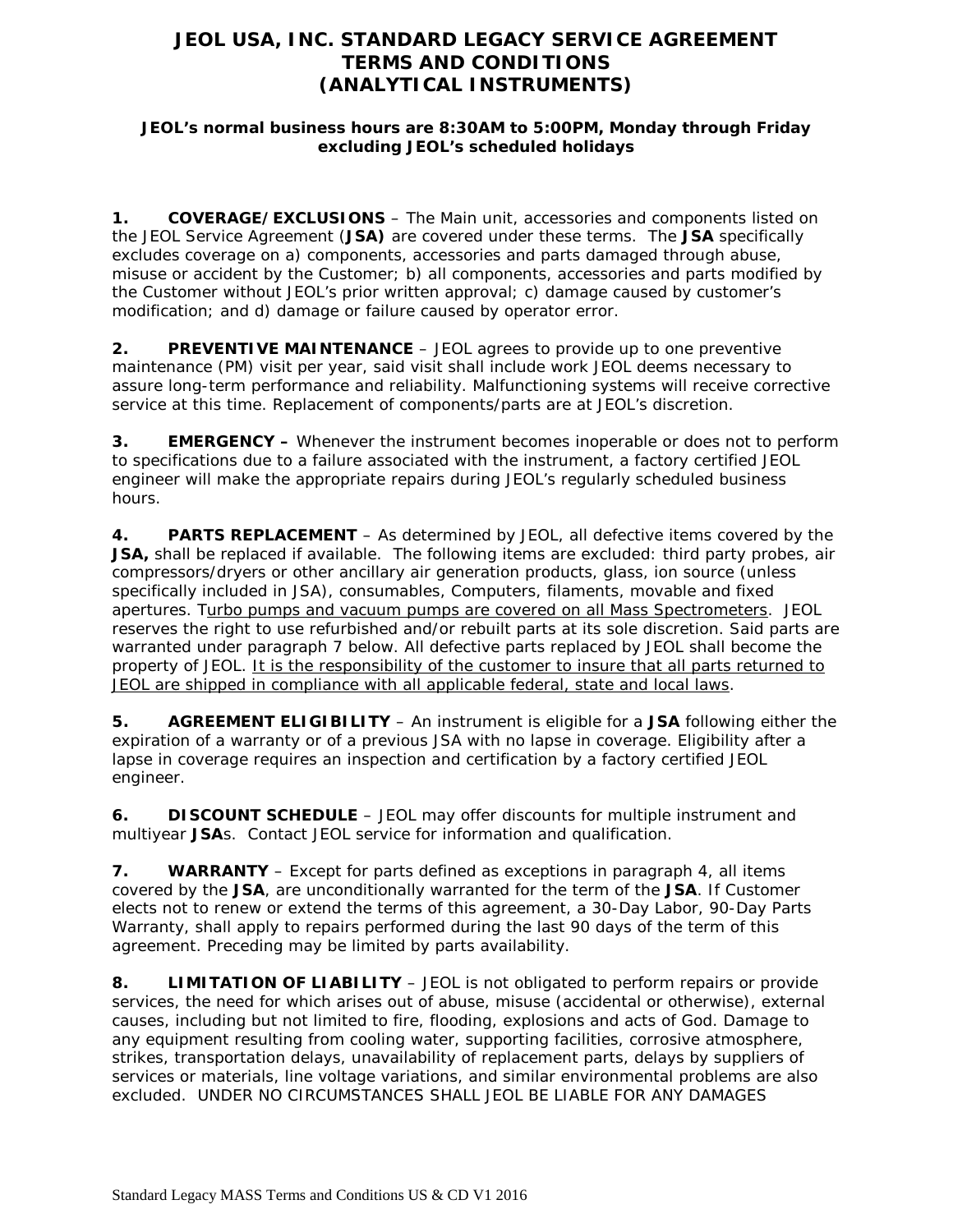# **JEOL USA, INC. STANDARD LEGACY SERVICE AGREEMENT TERMS AND CONDITIONS (ANALYTICAL INSTRUMENTS)**

### **JEOL's normal business hours are 8:30AM to 5:00PM, Monday through Friday excluding JEOL's scheduled holidays**

RESULTING FROM THE LOSS OF USE OF JEOL PRODUCTS, INCLUDING WITHOUT LIMITATION, INDIRECT, SPECIAL, CONSEQUENTIAL, INCIDENTAL OR PUNITIVE LOSSES, DAMAGES OR EXPENSES OR LOST PROFITS OR SAVINGS EVEN IF JEOL HAS BEEN ADVISED OF THEIR POSSIBLE EXISTENCE, OR EVEN IF JEOL HAS BEEN ADVISED OF THE POSSIBILITY OF SUCH DAMAGES, OR BOTH. WITH THE EXCEPTION OF LIABILITIES RESULTING FROM JEOL'S SOLE GROSS NEGLIGENCE, JEOL'S TOTAL LIABILITY HEREUNDER SHALL IN NO WAY EXCEED THE TOTAL PRICE OF THIS SERVICE AGREEMENT.

**9. CHILLER COVERAGE** – Chiller coverage excludes the "facility supplies to" or the "facility returns from" the chiller unit. Damage arising out of connecting hoses, water pressure, or other circumstances outside of JEOL USA, Inc.'s direct action or control is excluded. JEOL recommends customer install safeguards to monitor and protect against leakage. The Customer agrees to indemnify, defend and hold harmless JEOL USA, Inc. its officers, directors, employees, agents, licensors, suppliers and any third party providers from and against all losses, expenses, damages and costs, including reasonable attorneys' fees, resulting from any damages as described.

**10. CONFIDENTIAL DATA –** If Customer requires any personal and/or confidential data, including but not limited to, social security numbers, health/medical records or any data that JEOL, USA, Inc. has a legal duty to keep confidential, Customer represents, warrants and certifies that it will hold confidential data in the strictest of confidence and will not use or disclose said data except to the extent required by law or authorized by JEOL in writing. Said confidential data shall be safeguarded according to commercially reasonable standards and protected at the same level as Customers own confidential data.

**11. INSURANCE** – JEOL maintains insurance policies which have the following limitations; (a) Comprehensive general liability insurance with a limit of \$1,000,000 (one million) for each occurrence and \$2,000,000 (two million) in the aggregate. (b) Statutory Workers Compensation insurance. Copies of certificates are available upon request.

**12. TERMS/PAYMENT SCHEDULE –** Payment is due within 30 days from the start of the **JSA** or invoice. A 3% interest charge per month or the maximum permitted by state law, whichever is less, will be assessed on late payments. JEOL offers payment plans at an additional fee. Semi-Annual in Advance at 3.5%, Quarterly in Advance at 5.25%, Monthly at 7%, Quarterly in Arrears at 8.75%, Semi-Annual in Arrears at 10.5%. JEOL reserves the right to withhold service if customer fails to make payment as due or if customer has been delinquent in the past.

**13. ACCEPTANCE** – This is JEOL's offer to sell at the prices and under the terms and conditions stated herein. Any type of counteroffer, including any and all terms and conditions contained in said counteroffer and/or PO, are hereby expressly rejected. JEOL, USA, INC. will only perform under this service level agreement based on JEOL's terms and conditions. This Service agreement excludes any and all customer terms and conditions. Acceptance of JEOL's terms and conditions is demonstrated by signature, receipt of a valid purchase order, payment, or performance hereunder. IT IS EXPRESSLY AGREED THAT THESE TERMS WILL SUPERSEDE AND TAKE PRIORITY OVER ANY ADDITIONAL OR INCONSISTENT TERMS AND CONDITIONS IN ANY PAST, EXISTING OR FUTURE PURCHASE ORDER, CONFIRMATION, OR OTHER SIMILAR AGREEMENT WHETHER ORAL OR WRITTEN,